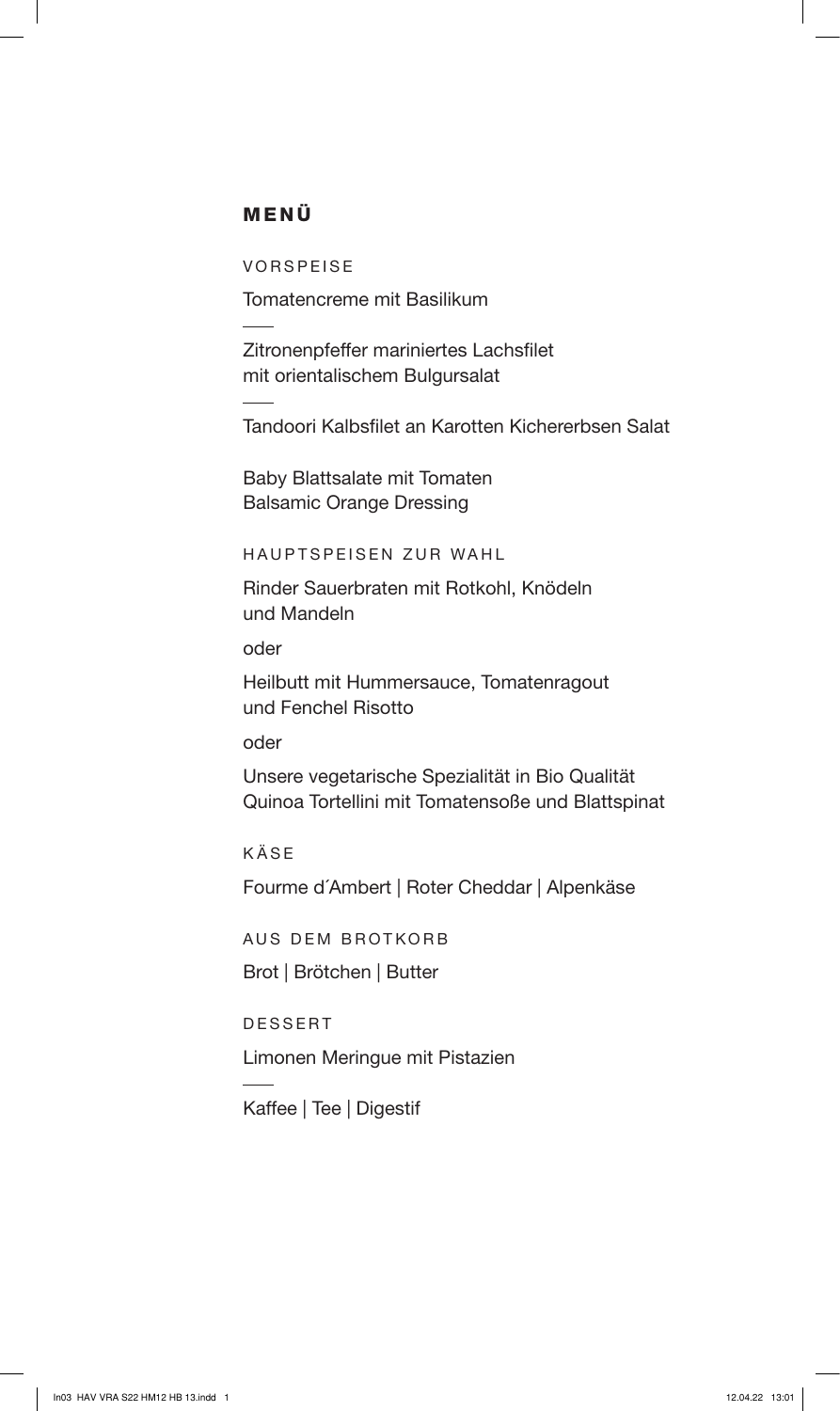# FRÜHSTÜCK

Tiroler Schinken, Truthahn Salami, Cantadou Cremekäse

Rührei mit Rösti Streifen und Tomate

Frischer Obstsalat

Brot | Brötchen | Croissant | Kirsch Muffin

Butter | Konfitüre | Honig | Nutella

Kaffee | Tee

Frisch gepresster Orangensaft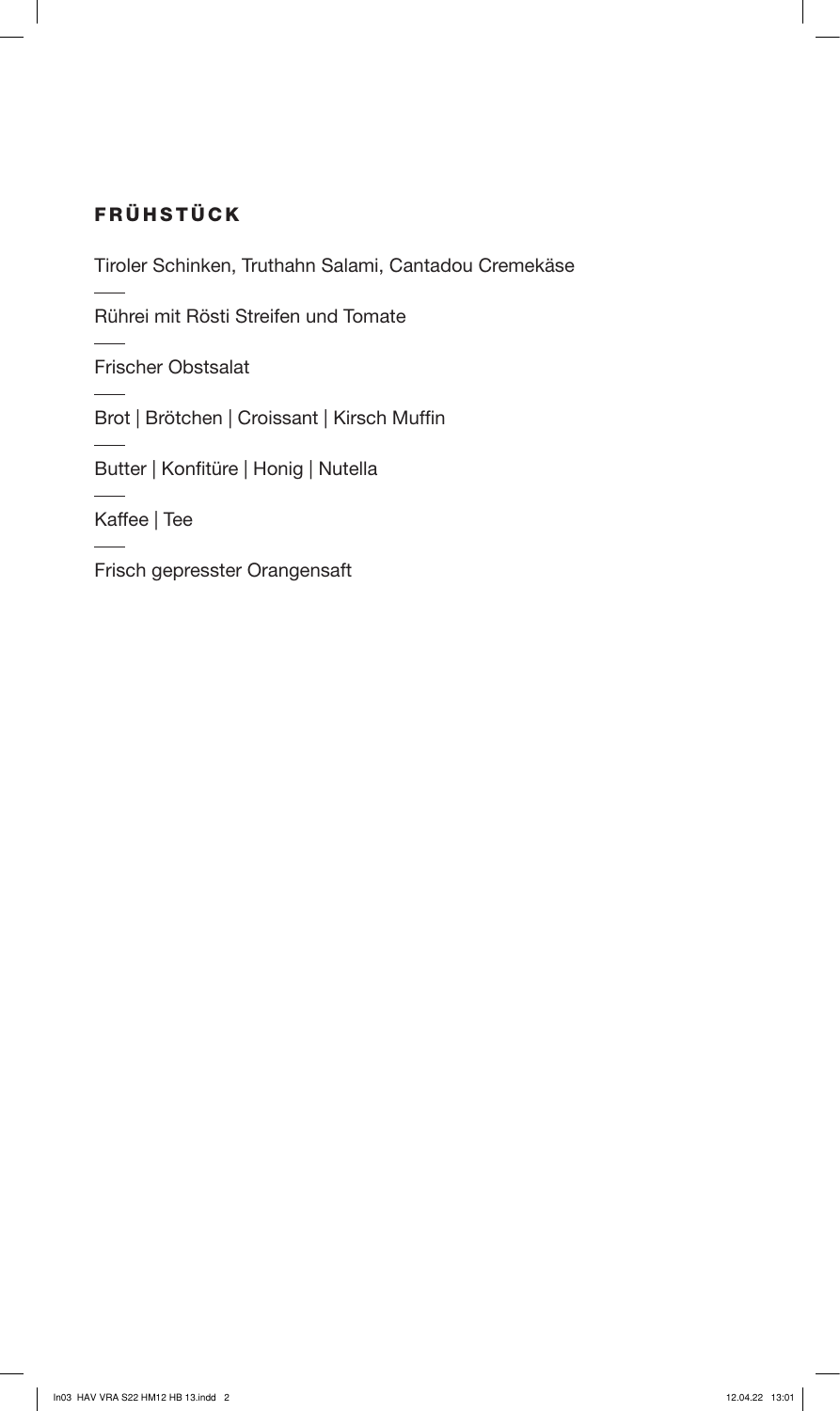### MENU

STARTER

Tomato cream with basil

Lemon Pepper marinated salmon fillet with oriental bulgur salad

Tandoori veal fillet with carrot chickpea salad

Baby greens salad with tomatoes Balsamic orange dressing

#### MAIN COURSE

Herb and vinager marinated roast beef served with red cabbage, dumplings and almonds

or

Halibut with lobster sauce, tomato ragout and fennel risotto

#### or

Our vegetarian speciality in organic quality Quinoa tortellini with tomato sauce and spinach

CHEESE

Fourme d´Ambert | red cheddar | Alp's cheese

FROM THE BREAD BASKET

Assortment of breads | Butter

DESSERT

Lemon Meringue with pistachios

Coffee | Tea | Digestif

IIn03 HAV VRA S22 HM12 HB 13